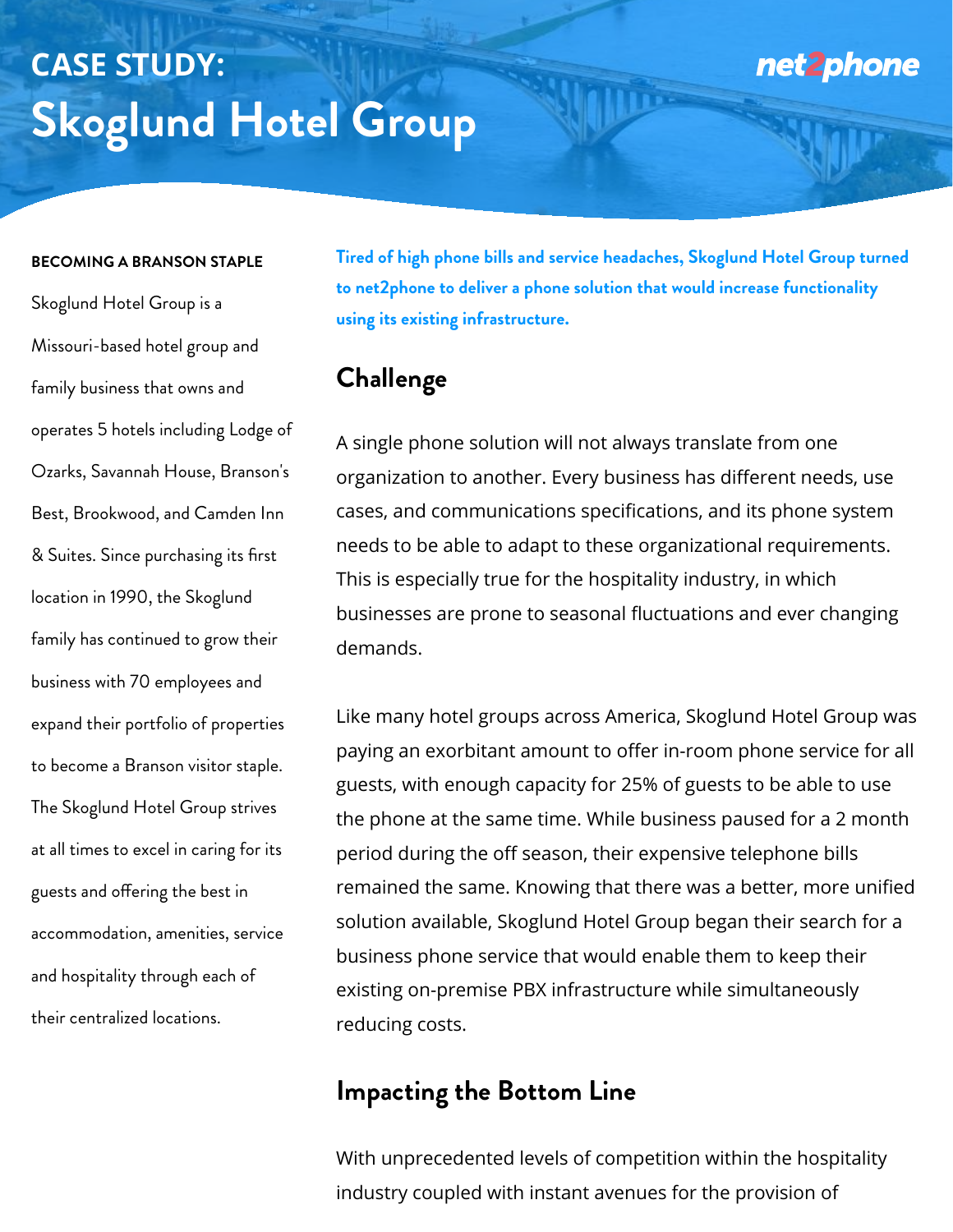feedback, it has never been more vital for hotels to prove their value through customer service. As hundreds of online hotel listings advertise to prospective visitors, consumers have a plethora of options to choose from. If one hotel does not answer the phone to process a booking, that consumer can simply move on to call the next listing. This was becoming a significant challenge for Skoglund Hotel Group, whose individual hotel properties were each operating off separate phone systems from different providers. Like most hotels servicing the Branson-area, operations halted in January and February when tourism slowed down, however the corporate office remained available to take reservations. Because each property had its own phone system, there was no way of routing calls to the corporate office to ensure business continuity. Rather,

prospective guests would be met with a voicemail. Without call forwarding functionality, the Skoglund Hotel Group was losing out on potential guests, who would simply call the next available hotel to book a room through a live representative. This disjointed solution was becoming a growing liability.

Not only did this limited flexibility impact potential bookings, and in turn, overall revenues, but Skoglund Hotel Group was also paying for

expensive phone services that were going unused for two months out of the year. High fees, regular maintenance cost and the headache of managing 6 telecom providers were negatively impacting the bottom line.

Having already invested in multiple on-premise PBX systems as well as phones in every guest room, it would be prohibitive and incredibly expensive to replace all existing hardware. Rather, they needed a new solution that could operate within their existing infrastructure.

In preparation for their busy season, Skoglund Hotel Group began searching for a phone service provider that would unify each location, increase functionality and reduce monthly service fees without having to complete a major communications overhaul. Enlisting the help of a technology consultant whose expertise lies in finding communications solutions for the hospitality industry, Skoglund Hotel Group was referred to net2phone for it's SIP trunking services fully equipped with great features and unlimited international calling.

#### **Increase in Functionality, Reduction in Costs**

While innovative technologies have paved the way for new communication channels, SIP Trunks continue to serve as the most popular solution for organizations within the hospitality industry due its unique ability to scale capacity up or down as needed. net2phone's SIP Trunks integrated easily into Skoglund Hotel Group's existing PBX systems, enabling the team at Skoglund Hotel

*"The move to net2phone provides our guests with a better calling experience and ensures we never miss a reservation request."*